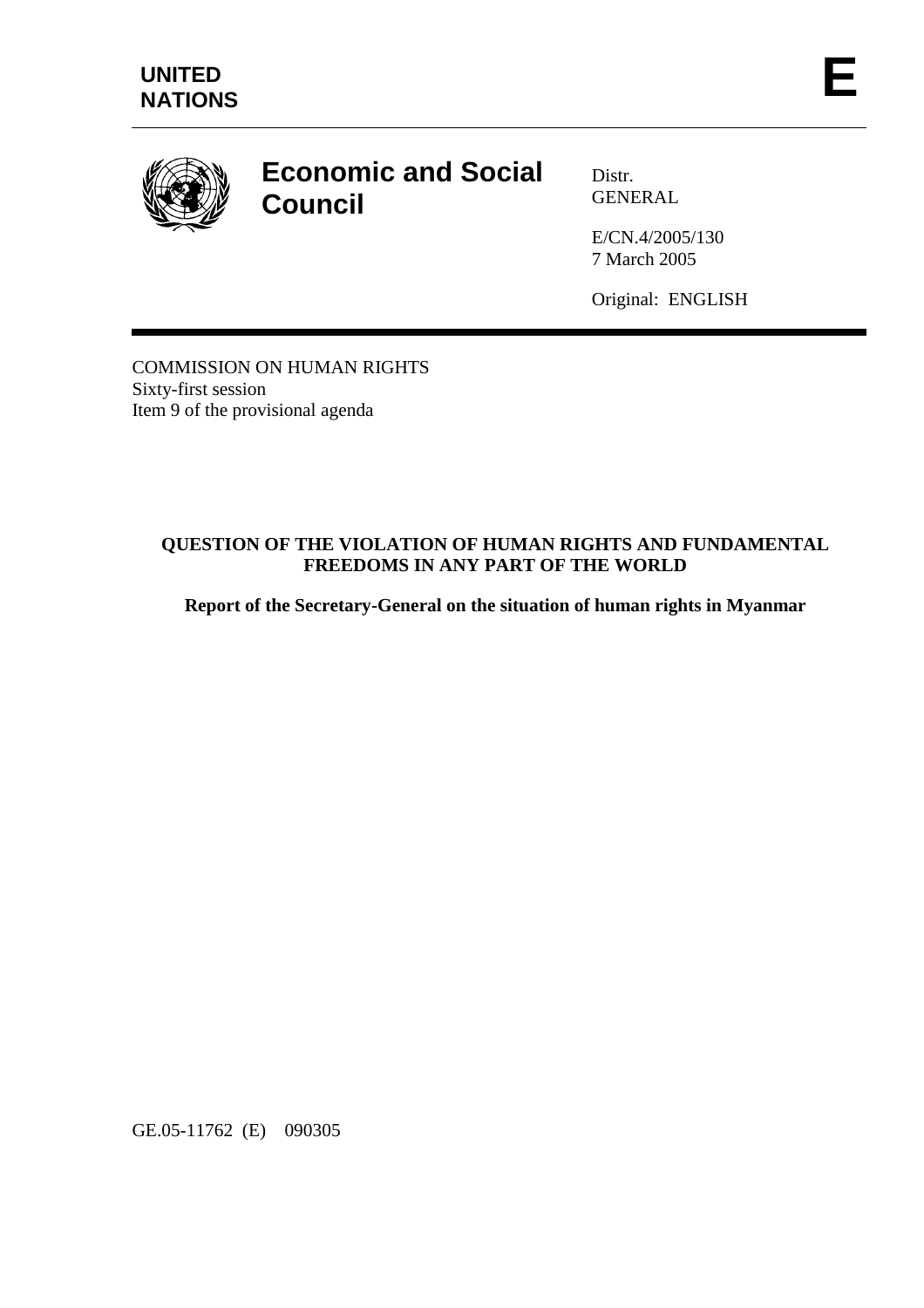E/CN.4/2005/130 page 2

#### **Summary**

 The present report is based upon the good offices efforts undertaken by the Secretary-General and his Special Envoy, Razali Ismail, in facilitating national reconciliation and democratization in Myanmar, in accordance with General Assembly resolution 59/263 of 23 December 2004.

 The Secretary-General has maintained from the very beginning that the National Convention and subsequent stages in the seven-step road map for transition to democracy put forth by the Government of Myanmar in 2003 has the potential to be a positive step forward. He has stressed that to ensure credibility it is essential that the National Convention phase of the road map, which the Government reconvened in May 2004 to lay the foundations on which a new constitution is drafted, includes representatives of the National League for Democracy (NLD), other political parties and ethnic nationality groups, as well as other strata of society. The Secretary-General has similarly made it clear that all those involved in the National Convention must also be allowed to speak freely, openly and without restriction on the matters at hand. To date, however, the National Convention has regrettably fallen short of satisfying these basic requirements.

 On 17 February 2005, the Convention was again reconvened without the participation of representatives of the NLD and other political parties. Furthermore, Daw Aung San Suu Kyi not only remains under house arrest, but along with her deputy has also had her detention extended for a further year. Other political and ethnic leaders have also been arrested or detained, causing one ceasefire group to boycott the Convention.

 Most regrettably, it therefore remains the Secretary-General's view that the National Convention, in its present format, does not adhere to the recommendations made by the General Assembly in successive resolutions. He thus reiterates his call on the Myanmar authorities, even at this late stage, to take the necessary steps to make the road map process more inclusive and credible. The Secretary-General also encourages the authorities to ensure that the third phase of the road map, the drafting of the constitution, is fully inclusive. A national referendum will be held after that. It is his considered view that unless this poll adheres to internationally accepted standards of conduct and participation, it may be difficult for the international community, including the countries of the region, to endorse the result.

 In furtherance of this objective, the Secretary-General once again appeals to the Myanmar authorities to resume without delay a substantive political dialogue with the representatives of all ethnic nationality groups and political leaders, including Daw Aung San Suu Kyi, to help achieve a genuine process of national reconciliation. He reiterates the need for the remaining constraints on all political leaders to be lifted, NLD offices to be allowed to reopen and political prisoners, including elected officials, to be released. In this context, the Secretary-General renews his readiness to facilitate national reconciliation efforts among all parties concerned. At the same time, however, he wishes to articulate his deep concern at the Myanmar authorities' continued unwillingness to cooperate with his Special Envoy over the past year. The present situation casts serious doubt on the prospects for the United Nations to play an effective role as a facilitator in furtherance of the relevant resolutions of the General Assembly. He urges the authorities to demonstrate their commitment to a credible process of democratization and national reconciliation by allowing his Special Envoy to return to Myanmar to continue his facilitation efforts.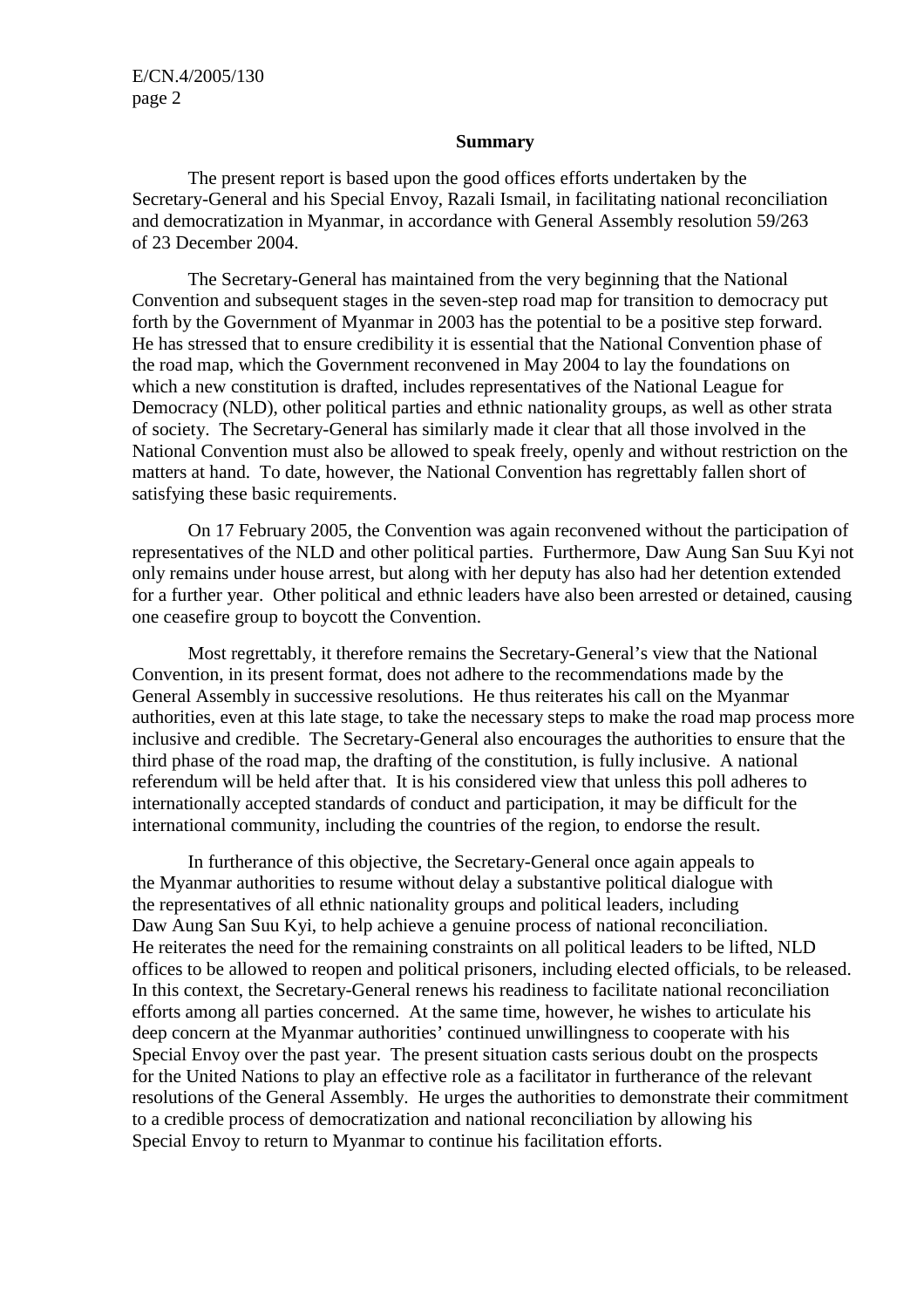### **Introduction**

1. The present report is submitted pursuant to paragraph 4 of General Assembly resolution 59/263 of 23 December 2004, in which the Assembly requested the Secretary-General to continue to provide his good offices and to pursue his discussions on the situation of human rights and the restoration of democracy with the Government and people of Myanmar, including all relevant parties to the national reconciliation process in Myanmar, and to report to the Assembly at its sixtieth session and to the Commission on Human Rights at its sixty-first session on the progress made in the implementation of the resolution.

2. It is a matter of serious concern to the Secretary-General that, since the submission of the last report, his Special Envoy, Razali Ismail, has visited Myanmar only once: in March 2004. Despite repeated requests by the United Nations, he has not been allowed to return to play his facilitation role since then. Mr. Paulo Sérgio Pinheiro, Special Rapporteur of the Commission on Human Rights on the situation of human rights in Myanmar, has also been denied access to the country since November 2003. The change in the Myanmar leadership, most importantly the removal of Prime Minister General Khin Nyunt in fall 2004, further reduced political contacts between the Government of Myanmar and the United Nations.

3. In an effort to facilitate national reconciliation and democratization in Myanmar, the Secretary-General convened and chaired a high-level consultative meeting of interested Member States on 29 September 2004, during the fifty-ninth session of the General Assembly. Representatives of a dozen Member States, both in and outside the region, as well as his Special Envoy attended the one-day meeting. The Secretary-General, together with his Special Envoy, then met with the head of the Myanmar delegation to the General Assembly, U Tin Winn, then Minister in the Prime Minister's Office and Labour Minister, and the new Foreign Minister, U Nyan Win, to brief them on the outcomes of the high-level meeting. U Tin Winn, along with other senior government officials, including Home Minister Col. Tin Hlaing, was "allowed to retire" upon his return to the capital. Separately, the Special Envoy met with the new Foreign Minister on the occasion of the tenth summit of the Association of South-East Asian States (ASEAN) held in Vientiane on 29 November 2004.

# **I. CONTENT OF THE DISCUSSIONS**

4. During his March 2004 visit, the Special Envoy met with then Prime Minister General Khin Nyunt and other senior government officials, Daw Aung San Suu Kyi and other leaders of the National League for Democracy (NLD) as well as with members of the National Unity Party and the United Nationalities Alliance, a group of eight ethnic nationality political parties. The Special Envoy stressed to all the parties that, in order to be credible, the road map process for a democratic transition announced by the Government of Myanmar in August 2003 should be all-inclusive, open and transparent.

5. Despite the assurances from the Prime Minister that the Government would implement the road map in "good faith", and Daw Aung San Suu Kyi's expressed readiness to "turn a new page", the restrictions on the movement and political freedom of Daw Aung San Suu Kyi and NLD Vice-Chairman U Tin Oo were not lifted, and NLD offices, except for its headquarters in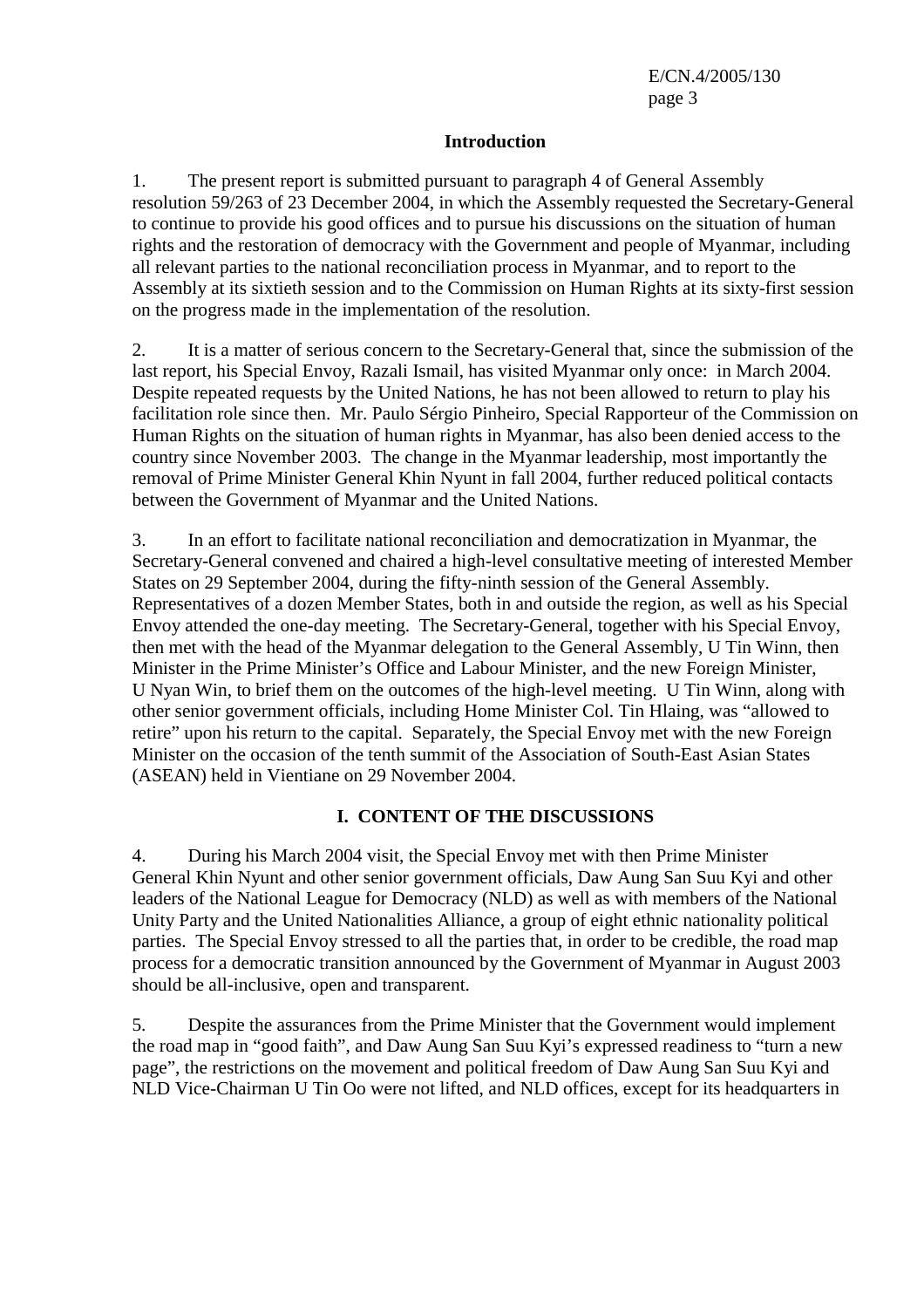E/CN.4/2005/130 page 4

Yangon, were not allowed to reopen. Subsequently, the NLD and some other ethnic nationality political parties, including the Shan National League for Democracy, which won the second largest number of seats in the 1990 elections, decided not to participate in the National Convention, which reconvened on 17 May 2004.

6. While the absence of the NLD and some other political parties made the National Convention a less complete and credible forum for democratization and national reconciliation in Myanmar, the Convention process nevertheless appeared to provide the ethnic nationality ceasefire groups with a potential venue at which to meet and discuss some issues of common concern amongst themselves.

7. In his statements of 17 August 2004 and 18 February 2005, the Secretary-General elaborated the expectations of the United Nations for the Government's road map process beginning with the reconvening of the National Convention process. These were as follows:

 (a) The Secretary-General accepted that Myanmar faced complex and difficult challenges in its transition to democracy and its quest for national reconciliation, and acknowledged the potential role that a body such as the National Convention, if correctly configured, could play in this process;

 (b) The Secretary-General stressed that unless and until the views of the NLD and other political parties were sought and considered, the National Convention and the road map process would be incomplete, lacking in credibility, and therefore unable to gain the full support of the international community, including the countries of the region;

 (c) The Secretary-General noted that the statements and submissions reflecting on the rights and powers to be exercised and shared at the Union and region/state level reportedly made by some ethnic nationality ceasefire groups were a positive development, and stressed the need for a mutually acceptable agreement to be reached between the Government and the ethnic nationality ceasefire groups;

 (d) The Secretary-General called on the Myanmar authorities to make full use of the National Convention's adjournment by immediately releasing Daw Aung San Suu Kyi and engaging the NLD and other political parties in a substantive dialogue on how they could work together for the benefit of the people of Myanmar;

 (e) The Secretary-General urged the authorities to allow his Special Envoy to return to Myanmar as soon as possible to continue his facilitation efforts.

8. The expectations of the United Nations, as stipulated by the Secretary-General, remain unfulfilled. The National Convention was reconvened on 17 February 2005, again without the participation of the representatives of the NLD and other political parties. The Secretary-General regrets that the repeated calls for dialogue from the NLD since December 2004 have not been heeded by the Government. He is also deeply concerned at the authorities' decision to extend for a further year the detention of Daw Aung San Suu Kyi and her deputy, U Tin Oo, and the withdrawal of Daw Aung San Suu Kyi's security detail. He is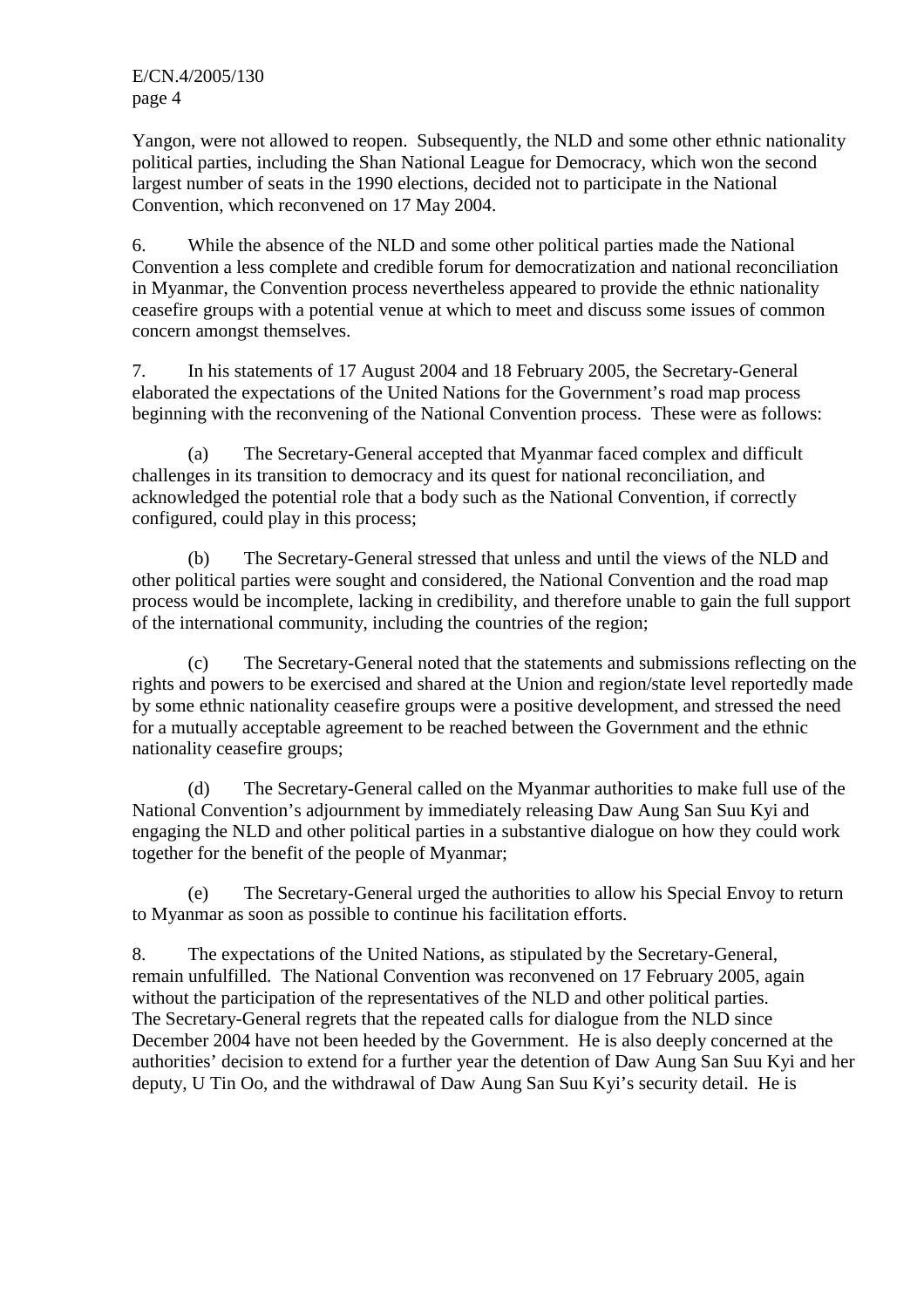E/CN.4/2005/130 page 5

similarly concerned at the fact that several Shan leaders, including the President of the Shan State Peace Council and the Chairman of the Shan NLD, were arrested or detained in early 2005, leading to the boycotting of the opening ceremony of the National Convention by the Shan State Army (North) on 17 February 2005. The Secretary-General also notes that the peace talks that resumed between the Government and the Karen National Union (KNU) in 2004 have yet to produce tangible progress either, and there has lately been sporadic fighting reported along the Thai-Myanmar border between the Government and the KNU, as well as the Karenni National Progressive Party.

#### **II. OBSERVATIONS**

9. **The Secretary-General accepts that Myanmar faces complex and difficult challenges in its transition to democracy and its quest for national reconciliation. For that reason, he cautiously welcomed the announcement by the Government of its seven-stage road map, and acknowledged the potential role that the National Convention could play in the transition to democracy. However, the Secretary-General has consistently advised that for the process to be credible, it has to be all-inclusive and democratic, permitting views to be expressed freely and openly.**

10. **The Secretary-General believes that the National Convention, as currently configured, does not adhere to the recommendations made by successive resolutions of the General Assembly and the Commission on Human Rights. He is firmly of the view that the continued detention of Daw Aung San Suu Kyi and other members of her party, the detention and arrest of other ethnic nationality leaders, the continued imposition of restrictions on the activities of the country's political parties, and the continued presence of large numbers of people in prison for expressing their political views are wholly incompatible with a process of democratization and national reconciliation, however defined. The Secretary-General is further disappointed that the Myanmar authorities have not yet responded to efforts by certain ethnic nationality ceasefire groups that are in the National Convention, or by the NLD and other parties who are outside it, to discuss the pre-set and proposed constitutional principles. He is also mindful that the National Convention has not taken into account the views of the Karen National Union and other non-ceasefire groups. This is a necessary step if order, unity and stability are to prevail in Myanmar.**

11. **It is the Secretary-General's firm position that, unless the views of the NLD, other political parties, and all the country's ethnic nationality groups on Myanmar's future are sought, considered and taken into account, the National Convention and the road map process will be incomplete, lacking in credibility. As this is not currently being done, it remains the Secretary-General's judgement that the National Convention does not adhere to the recommendations made by him or by the General Assembly in successive resolutions. He thus reiterates his call on the Myanmar authorities, even at this late stage, to take the necessary steps to make the road map process more inclusive and credible. Specifically, the Secretary-General appeals to the Myanmar authorities to resume without delay a substantive political dialogue with the representatives of all ethnic nationality**